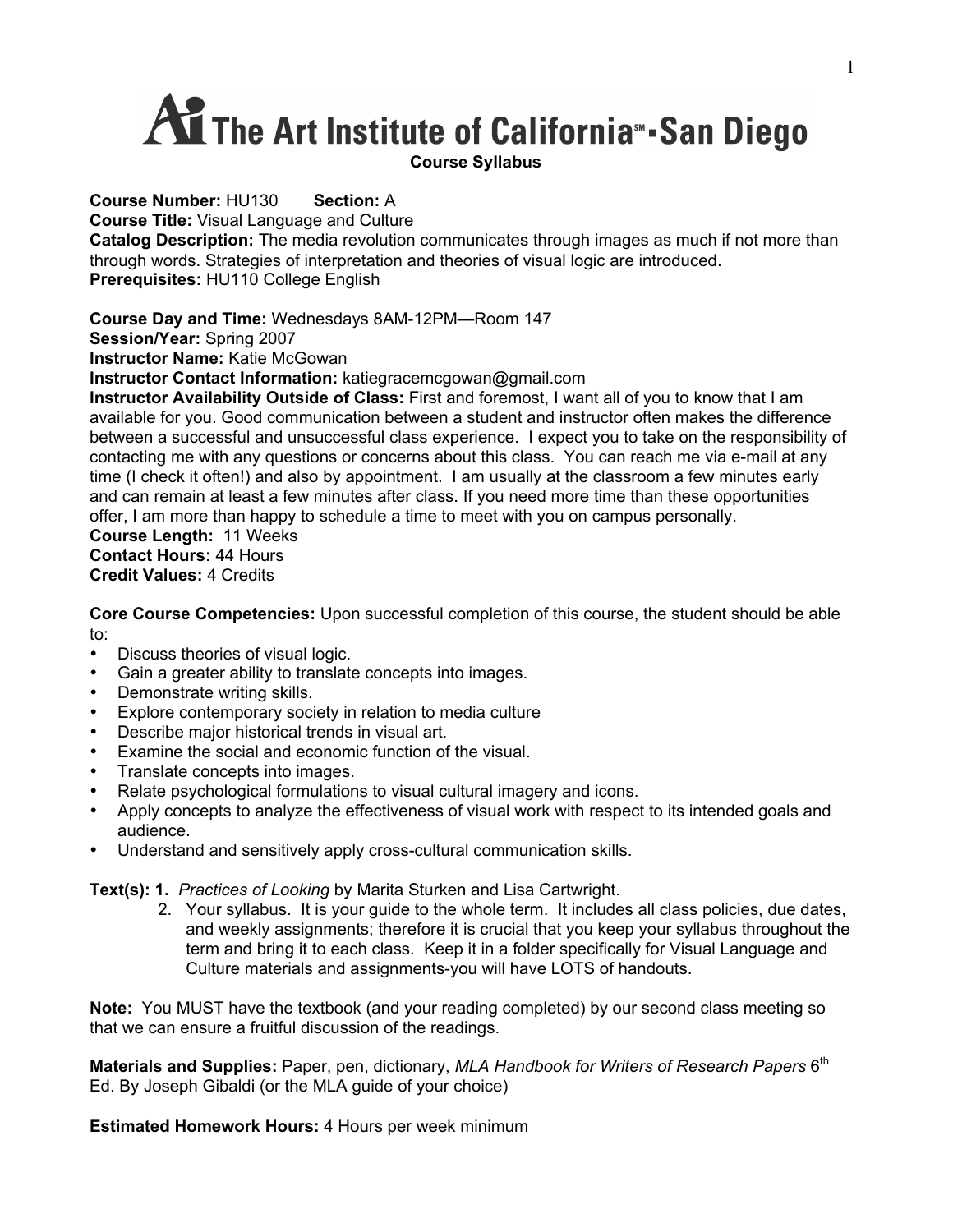**Technology Needed:** Access to a computer, word processing program and printer

**Assignments and Point Values**: The total number of available points is subject to change according to the needs of the particular class.

| <b>Assignment</b>                         | <b>Points Available</b> | <b>Student Score</b> |
|-------------------------------------------|-------------------------|----------------------|
| Participation (5/class + 25 presentation) | 80                      |                      |
| Homework (3 x 10 points each)             | 30                      |                      |
| Mid-Term Exam                             | 50                      |                      |
| Essays (2 x 50 points each)               | 100                     |                      |
| <b>Final Exam</b>                         | 50                      |                      |
| Quizzes (3 x 20 points each)              | 60                      |                      |
| <b>TOTAL points available in class</b>    | 370                     |                      |

**Grading Scale:** Grades on individual assignments and for the course will be calculated as follows:

| A            | $93 - 100 %$  |
|--------------|---------------|
| $A-$         | $90 - 92%$    |
| $B+$         | $87 - 89%$    |
| B            | 83 - 86 %     |
| <b>B-</b>    | $80 - 82%$    |
| $C+$         | 77 - 79 %     |
| $\mathsf{C}$ | 73 - 76 %     |
| $C -$        | 70 - 72 %     |
| D+           | 67 - 69 %     |
| D            | 65 - 66 %     |
| F            | 64 % or below |

### **Add/Drop/Withdrawal Policies:**

• Students may drop and/or add classes or change sections until 5:00 p.m. on the sixth day of the quarter without incurring a financial or academic cost. These course transactions are not reflected on the student's transcripts. Students should see their Academic Advisor or the Registrar's office staff for assistance.

**Last Day to Add/Drop:** Tuesday, April 10, 2007 by 5:00 p.m.

• Students may withdraw from classes until 5:00 p.m. on the Friday of the ninth week of the quarter. They will receive a grade of "W," which does not affect their GPA. However, the course will be shown as a "withdrawal" on their transcripts. The student will have to pay for the class and the withdrawal does adversely affect their graduation date and Incremental Completion Rate (ICR). Students can be terminated if the ICR falls below acceptable levels. Students should see their Academic Advisor or the Registrar's office staff for the change form and assistance in processing it.

**Last Day to Withdraw from Classes with a "W":** Friday, June 1, 2007 by 5:00 p.m**.**

**Academic Honesty Statement:** The Art Institute of California- San Diego considers academic honesty to be one of its highest values. Students are expected to maintain the highest standards of academic honesty while pursuing their studies at The Art Institute of California- San Diego. Academic dishonesty includes but is not limited to: plagiarism and cheating; misuse of academic resources or facilities; and misuse of computer software, data, equipment or networks.

### **Course Policies**:

Food and drink are not allowed in any computer lab.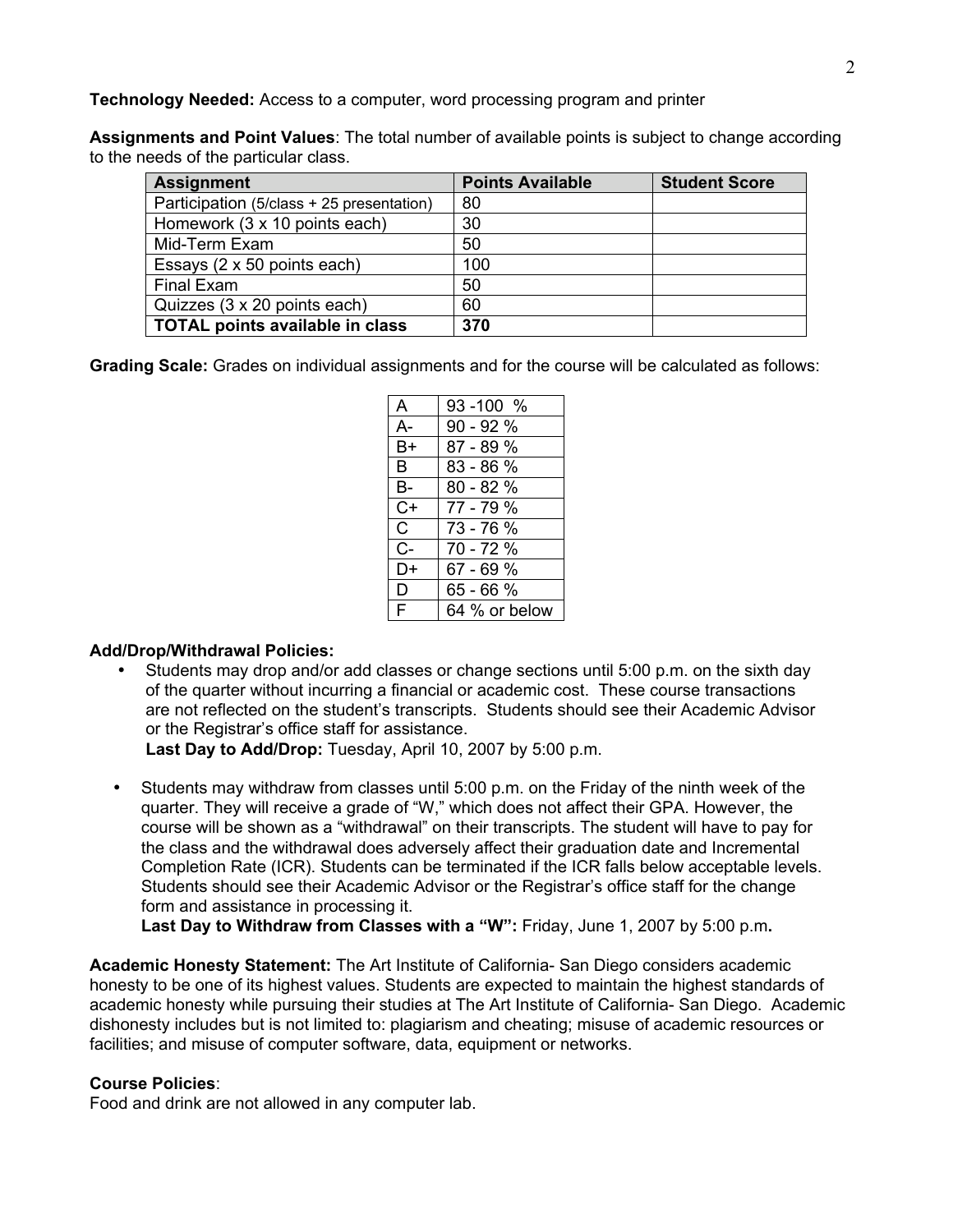Please clean up after yourself and leave your desks in neat rows when you exit the room.

# **Cell phones, iPods, handheld games, and palm pilots must be silenced and put away. I don't want to see them!**

**Attendance:** You are expected to attend all classes on time as scheduled throughout the quarter. If you are absent, the number of hours you missed will be recorded. If you come late to class or leave early, your absence will be counted in 15-minute increments. This absence accumulates towards total absenteeism on a student's quarterly record. It is your responsibility to keep track of your attendance. You may ask the Registrar's Office for an Attendance Snapshot at any time. **There are no excused absences.** If you do not attend *any* classes for fourteen (14) consecutive calendar days, you will be withdrawn from school.

### **\*You must sign in at the beginning of each class session**

| <b>CLASSES</b><br><b>MISSED</b> | <b>HOURS</b><br><b>MISSED</b> | % CLASS TIME | <b>EFFECT ON FINALGRADE</b>    |
|---------------------------------|-------------------------------|--------------|--------------------------------|
|                                 |                               | 18           | Reduction by one letter grade  |
|                                 | 12                            | 27           | Reduction by two letter grades |
| More than 3                     | More than 12                  | More than 27 | F Grade                        |

Instructors use the following chart for reducing final grades due to excessive cumulative absences:

| <b>CULINARY</b> |              |              |                                |  |
|-----------------|--------------|--------------|--------------------------------|--|
|                 | 10           | 18           | Reduction by one letter grade  |  |
|                 | 15           |              | Reduction by two letter grades |  |
| More than 3     | More than 15 | More than 27 | F Grade                        |  |

**Makeup and Late Work:** If you are absent from class, I expect you to email me any work that is due before or during the class session. I will then send you anything you missed.

As a rule**, late work is NOT accepted.** Quizzes given during class **may not** be made up**.** Daily coursework may be made up ONE TIME, **only in the case of documented, unavoidable absences**. You may turn in **ONE** essay or project late (within 1 week of the original due date) but your grade will be dropped one full letter for that assignment. To obtain permission to turn in said late assignment, you must make contact with me PRIOR to the class meeting when the assignment is due.

**General Student Conduct:** The Art Institute of California—San Diego expects its students and employees to conduct themselves in a professional manner at all times. The Art Institute students are generally men and women who are preparing for career employment. An integral part of their career and professional development is the expectation that they will conduct themselves during the educational processes in the same manner as will be expected in an employment situation. All students or employees are encouraged to report any unprofessional or offensive behavior to the Dean of Student Affairs.

**Disability Statement:** It is the Art Institute of California-San Diego policy not to discriminate against qualified students with a documented disability in its educational programs, activities or services. If you have a disability-related need for accommodations in this class, contact the Disability Services Coordinator, Carrie Perez, at 858-598-1407 or in Room 130, or stop by Student Services in Room 178.

**Additional Tutoring:** Tutoring and additional support is available through your Academic Advisor.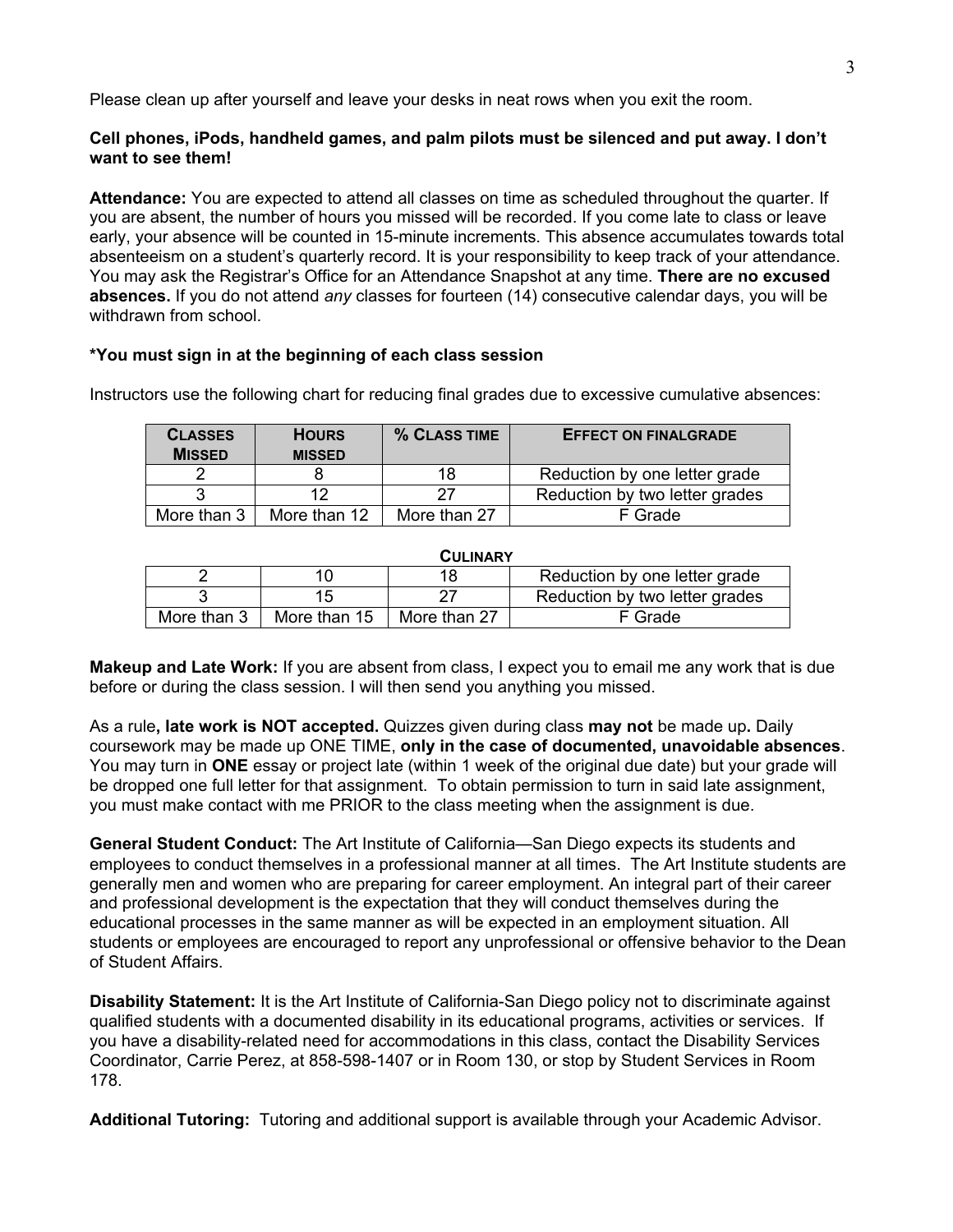#### **Course Calendar Outline**

In addition to the reading, essays, and assignments listed on the syllabus, expect a good portion of each class to be devoted to individual writing assignments and collaborative assignments to be completed in class. All plans are subject to change.

**If you miss class, you must contact me to be updated on assignments.**

- Week 1: Class Introduction (syllabus, expectations, term schedule, visual culture overview) Discussion: the way Visual Language & Culture relates to your field of study. Hints for reading a theory-rich textbook Key Concepts: Ideology, Icons, Semiotics, Representation, Photographic Truth *Tough Guise*—a documentary that analyzes the representations of masculinity in American popular culture (movies, cartoons, TV, etc.) Worksheet on *Tough Guise*—due in class **Homework for next week:** Read Chapter 1: Practices of Looking
- **Week 2: Work due this week:** Chapter 1: Practices of Looking Discussion of chapter—Fashion, objects, fine art, toys Subjective/Objective, Denotative/Connotative, & The Functions of Art Allocate chapters for presentations Essay #1 Assigned **Homework for next week:** Chapter 2: Viewers Make Meaning-prepare for quiz
- **Week 3: Work due this week:** Chapter 2: Viewers Make Meaning Reading quiz Group activity: bricolage & appropriation Group Presentation #1 **Homework for next week: Essay #1** Chapter 3: Spectatorship, Power, and Knowledge
- **Week 4: Work due this week:** Essay # 1 Chapter 3: Spectatorship, Power, and Knowledge Discussion of psychoanalytic theory, the gaze, Foucault and Lacan Group Presentation #2 View excerpts of *Rear Window* **Homework for next week:** Prepare for midterm exam!
- **Week 5: Work due this week:** Be prepared for midterm! **Midterm Exam** *Super Size Me* Discussion of film. **Homework for next week:** Chapter 6: Consumer Culture & Manufacturing of Desire Read chapter then select 2-3 magazine clippings that relate to the reading. Bring them to class.
- **Week 6: Work due this week:** Chapter 6: Consumer Culture and the Manufacturing of Desire Read chapter then select 2-3 magazine clippings that relate to the reading. Bring them to class. Propaganda, branding, consumerism Group Presentation #3 Marx's Commodity Fetishism. In class activity utilizing magazine clippings **Homework for next week:** Magazine assignment Read Chapter 4: Reproduction and Visual Technologies-quiz next week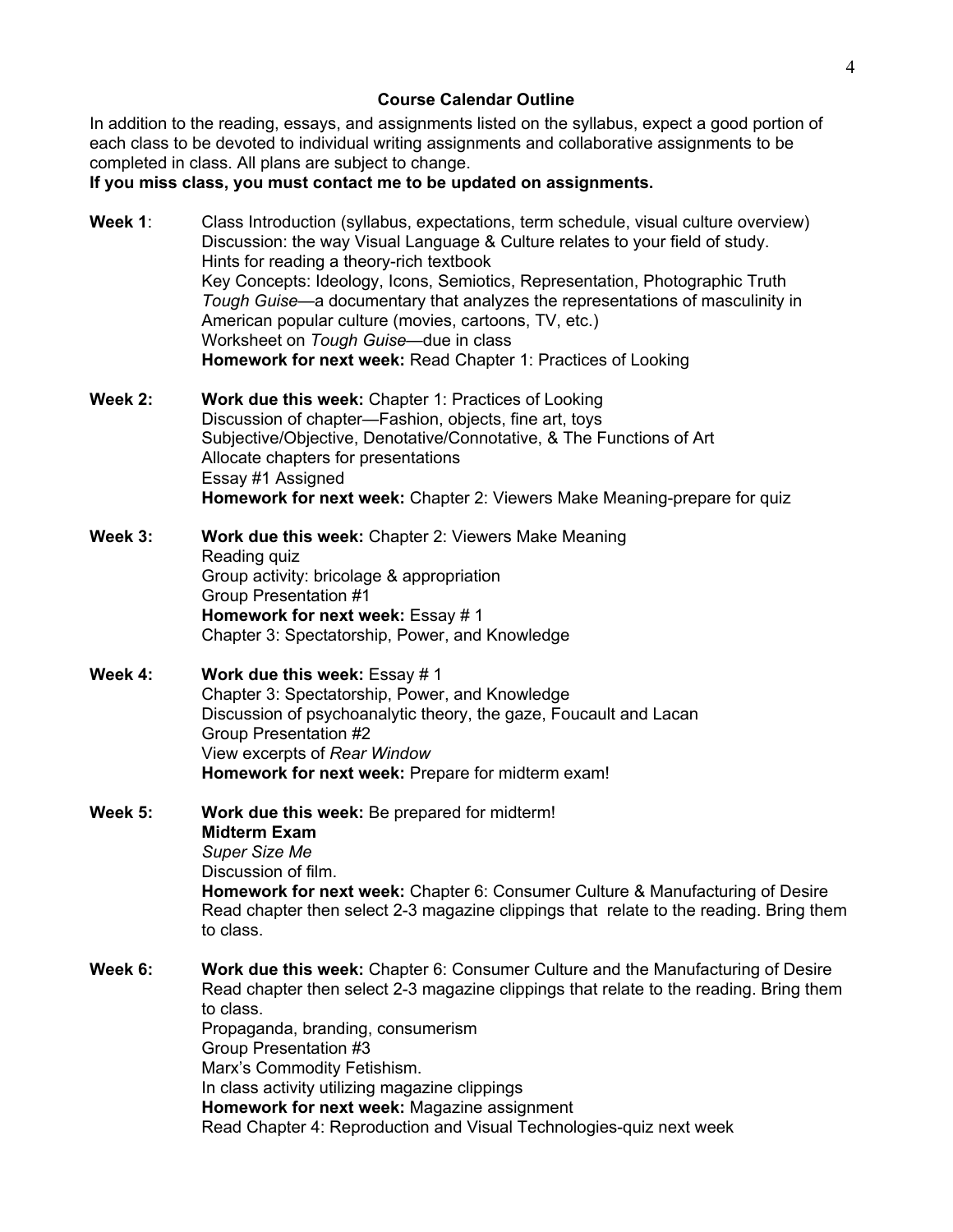- **Week 7: Work due this week:** Magazine assignment Read Chapter 4: Reproduction and Visual Technologies Reading quiz Discussion of film reviewing techniques, academic writing about cinema. Essay #2 Assigned Group Presentation #4 **Homework for next week:** Chapter 7: Postmodernism and Popular Culture Bring a toy, piece of artwork or literature that exemplifies postmodernism **Week 8: Work due this week:** Chapter 7: Postmodernism and Popular Culture Bring a toy, piece of artwork or literature that exemplifies postmodernism Group presentation #5 View *symptoms* of the postmodern condition *Man With a Movie Camera* **Homework for next week:** Essay #2. Chapter 8: Scientific Looking, Looking at Science (read 279-300) **Week 9: Work due this week:** Essay #2. Chapter 8: Scientific Looking, Looking at Science (read 279-300) Group presentation #6 Discussion: the gendered body, Judith Butler, perceptions of Difference. *The Brandon Teena Story* Discuss extra credit projects **Homework for next week:** Chapter 9: The Global Flow of Visual Culture **Week 10: Work due this week:** Chapter 9: The Global Flow of Visual Culture Group presentation #7 Reading quiz Discuss final essays & projects. Review for final exam **Homework for next week:** Study for Final Exam! Extra credit project (optional)
- Week 11: Work due this week: Extra credit project (optional) **FINAL EXAM Presentations-Final Projects**

# **Project and Assignment Descriptions:**

**Essay One: Analysis of Advertising Campaign—3 pages, MLA format.** Choose a specific ad campaign (Jack in the Box, Victoria Secret, Nike, etc.) and analyze the techniques it uses to sell its product. You must incorporate at least two direct, relevant quotations from the text to support your analysis and cite them in MLA style (include a final Works Cited page). Your ad campaign can be from TV, magazines, the Internet, etc. DUE: WEEK 4.

# **Essay Two: Film Synthesis—3 pages, MLA format, two secondary sources.**

Choose one of the types of critical film analysis (auteur, feminist, psychoanalytic, etc.) discussed to date and use it to analyze a film of your choice. In addition to your primary source (the movie), you must also include two cited secondary sources (supporting sources—can be a film review of your movie, an essay describing your chosen type of criticism, etc.) DUE: WEEK 9.